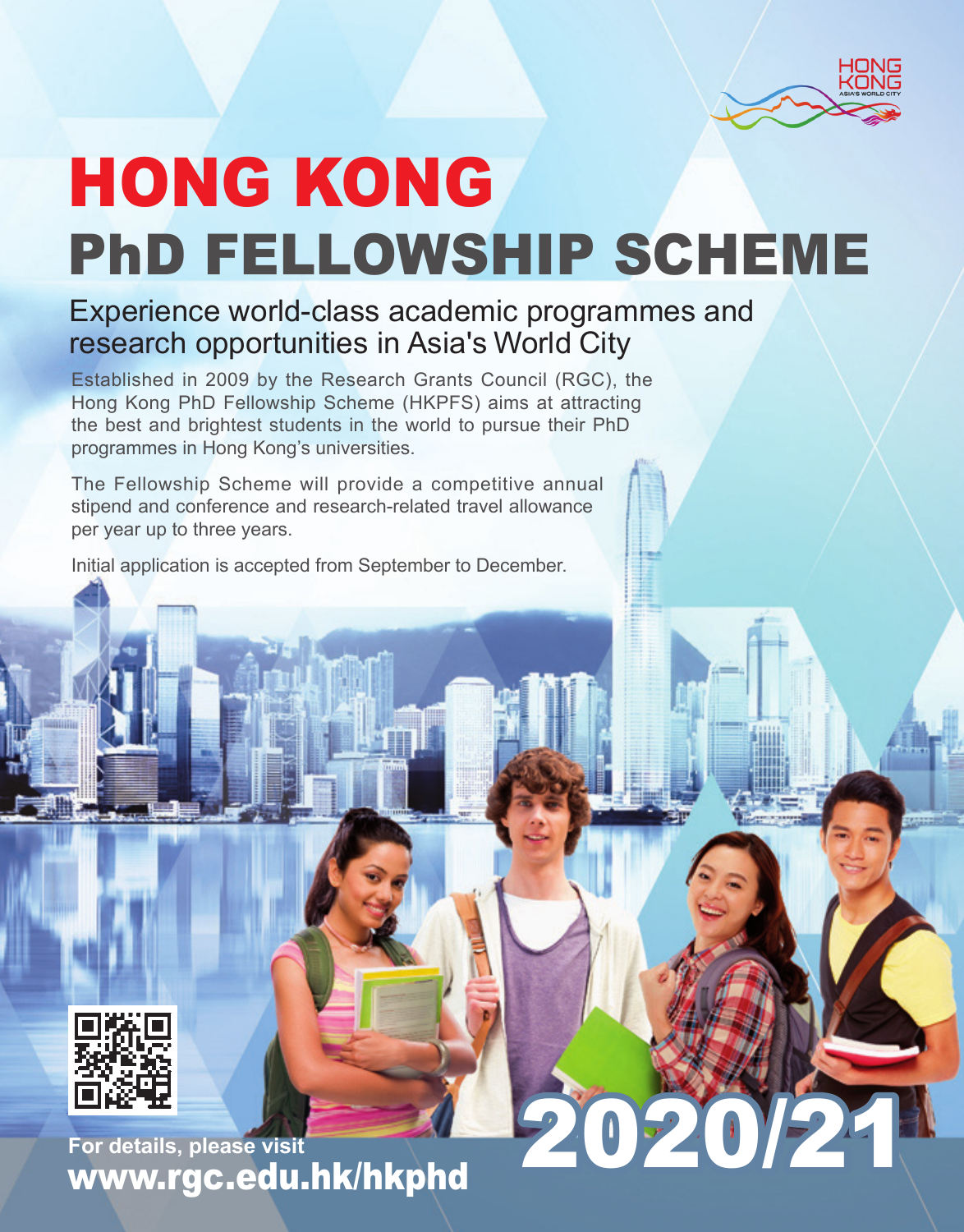# **Welcome from the Chairman, Research Grants Council of Hong Kong** About the award

The Research Grants Council (RGC) of the Hong Kong University Grants Committee (UGC) is committed to promoting world-class research in Hong Kong. Through our PhD Fellowships, Hong Kong's outstanding universities offer research opportunities in a broad range of PhD programmes, with generous stipends and excellent support for the best and brightest students in the world. On behalf of the RGC, I proudly present you the Hong Kong PhD Fellowship Scheme 2020/21.

Established by the RGC in 2009, the prestigious Hong Kong PhD Fellowship Scheme has brought about two thousand top students from around ninety countries/regions to Hong Kong to undertake PhD studies in our world-class research universities in fields ranging from humanities, business and social sciences, to engineering, medical and physical sciences. Following the success in the first ten rounds, we are looking for talented people who wish to pursue their PhD studies in Hong Kong, and aspire to be research elites of the time to take part in the Eleventh Round, study awards of which will commence in the 2020/21 academic year.

Hong Kong, long an international business and finance centre, draws talent from all corners of the globe. Our research universities have strong dynamism and drive, with international faculty and students excelling in the forefront of research. Our Fellowship programme unites cultural diversity and a rich research environment.

Hong Kong's universities are extending the boundaries of various fields including sciences, engineering, humanities, arts, social sciences, medicine, biotechnology, business, and specialisations such as textile design, supply chain and manufacturing.

Our universities host some of Asia's – and the world's – best facilities and programmes, from our world-class business management programmes to pioneering research in areas such as avian influenza, China studies, telecommunications, liver transplantation, Chinese medicine, plant and agricultural biotechnology and environmental studies. With English as the medium of instruction and research universities steeped in international collaboration, research and career opportunities abound.

I encourage you to learn more about Asia's World City and the opportunities our universities present. A culturally rich, cosmopolitan city set amidst the sea and mountains, nestled against China and its rich heritage, Hong Kong and its research universities offer the world's best and brightest students an ideal place to study, live and work.

I look forward to welcoming you to Hong Kong.

Professor Benjamin Wah Chairman, Research Grants Council Hong Kong, China

# Who can apply

Candidates seeking admission as new full-time PhD students in the eight UGC-funded universities, irrespective of their country of origin, prior work experience, and ethnic background are welcomed to apply.

The Fellowship will provide a competitive annual stipend and a conference and research-related travel allowance of per year up to three years. 250 PhD Fellowships will be awarded in the 2020/21 academic year<sup>1</sup>.



# How are awardees selected

Shortlisted applicants, subject to their proposed areas of studies, will be reviewed by one of the following two Selection Panels: - Science, Medicine, Engineering and Technology - Humanities, Social Science and Business Studies.

While candidates' academic excellence is the primary consideration, the Selection Panels will take into account factors such as the candidates' research ability and potential, communication and interpersonal skills as well as leadership abilities.

# How to apply

Eligible candidates should make their **initial application** to the RGC through the online system at https://cerg1.ugc.edu.hk/hkpfs/InitApplication.jsp to obtain an **HKPFS Reference Number** before submitting full applications to their selected universities.